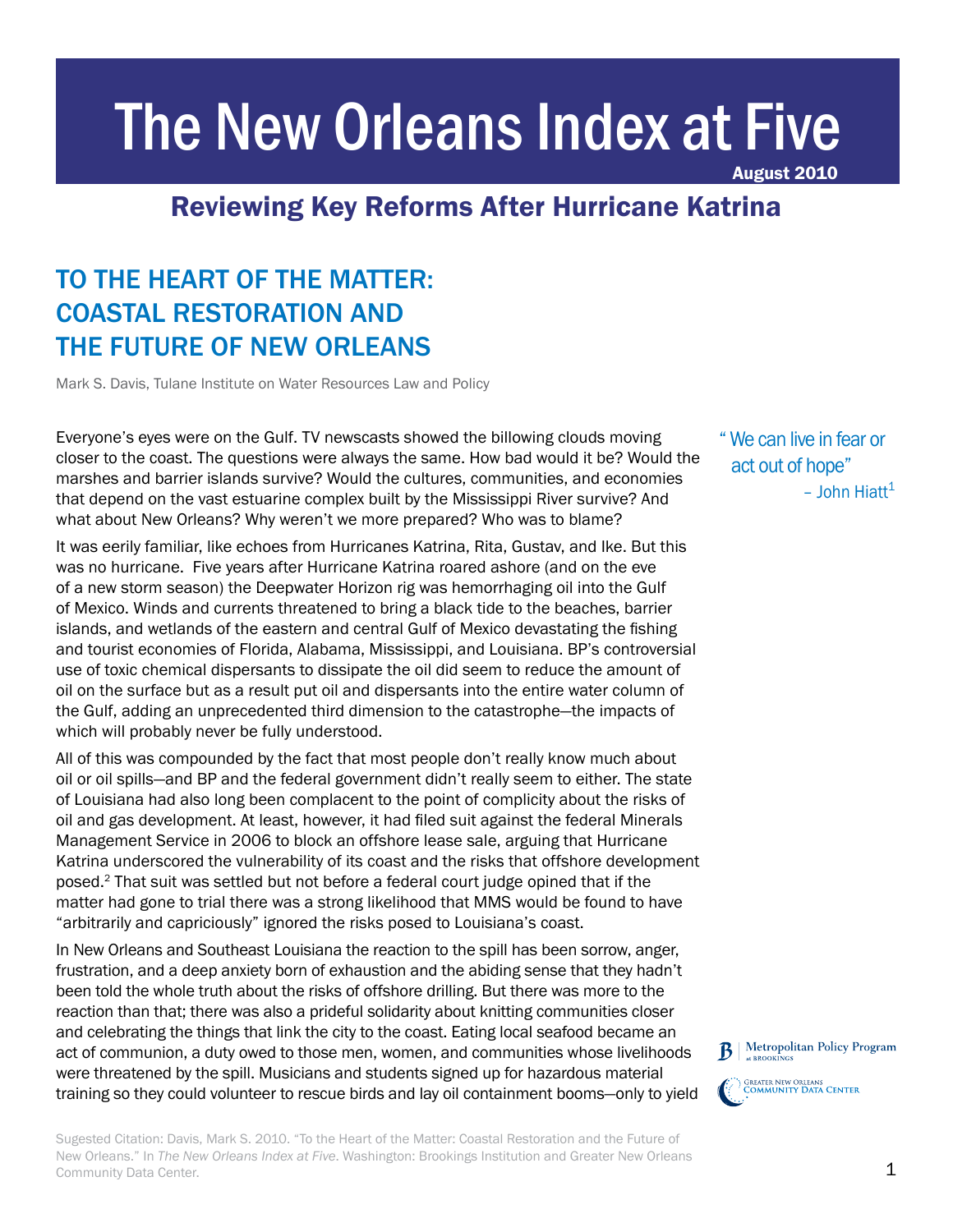to out of work fishermen who needed a day's pay. People signed up for volunteer duties and talked to their neighbors about shaving their heads so the hair could be stuffed into nylon tubes for absorbing oil. The list goes on. And so it has been with the broader recovery of New Orleans where so much has turned on the interplay between fear and hope.

#### History: A City Defined by its Relationship with Water

No where are the sculpting power of hope and fear on the history and development of New Orleans clearer than in the case of the city's relationship with the rivers, wetlands, and estuaries that surround it and the city's vulnerability to water driven risk. The city has always had a troubled relationship with its watery environs. On the one hand the proximity to the Mississippi River and the Gulf made the city's founding and its rise to prominence possible. But the risk of flooding from the river, torrential rains, and the Gulf made it a hard bargain with nature from the beginning.

Water also shaped the distinctive culture of the city and the region. The port of New Orleans made the city one of the great points of entry for immigrants coming to America from around the world, adding a cosmopolitan flavor to the city known in only a handful of other American places and none in the South until recently. In stark contrast to the metropolis of New Orleans, the meandering bayous, bays, lakes, swamps, and marshes of the surrounding delta gave isolating refuge to Native Americans, expatriate Acadians (today's Cajuns), runaway slaves, Vietnamese and others, forging a network of landscapeoriented cultures that remains to this day, at least for now.

The fate and fortunes of New Orleans and the communities around it are tied to the coast. It always has been, and it most emphatically will be in the future. This aspect of direct and immediate dependence on an ecosystem sets New Orleans apart from most other places where the connections are less clear if recognized at all. The vulnerability of New Orleans to storms and rising seas has been growing for over 100 years as the buffering coast began to erode. Because the causes of that coastal collapse are mostly traceable to economic activity, it was easy—indeed it was policy—to discount the growing risks and to blindly hope that somehow things wouldn't get bad and that if they did someone would fix them. <sup>3</sup> In fact, it became state and federal practice to fear the social and political costs of confronting the threats of an imploding coast more than the actual risk of coastal collapse. The foolishness of that approach was laid bare by the series of hurricanes beginning with Katrina and by the ongoing oil disaster. The lesson that we need a new approach to how we live with nature and risk has been cruelly taught and taught again. To better understand what it means to live with nature and risk requires a step back in time. Coastal Louisiana is not so much a place as it is a process. It is the result of roughly 7,500 years of work by rivers, mostly the Mississippi, bringing freshwater, sediments and nutrients to the shallow water shelf at the southern end of the North American continent. In time a nearly 7,000 square mile (4.5 million acres) system of swamps, marshes, and estuaries was built between the uplands of the Pleistocene Terrace and the Gulf of Mexico.<sup>4</sup> It was continually being shaped by the natural forces of rivers, the Gulf, soil subsidence, and erosion. It never stayed the same but was in functional equilibrium when Europeans colonized the delta in the early 18th century.

New Orleans' location was strategically chosen based on its proximity to the Gulf of Mexico and the Mississippi River (the mouth of the River was difficult to navigate at that time). Combine that with its modest but vital elevation (it was not below sea level then and much of it isn't today) and distance from the Gulf, and New Orleans, as geographer Peirce Lewis has called it, rose as an "impossible but inevitable city."5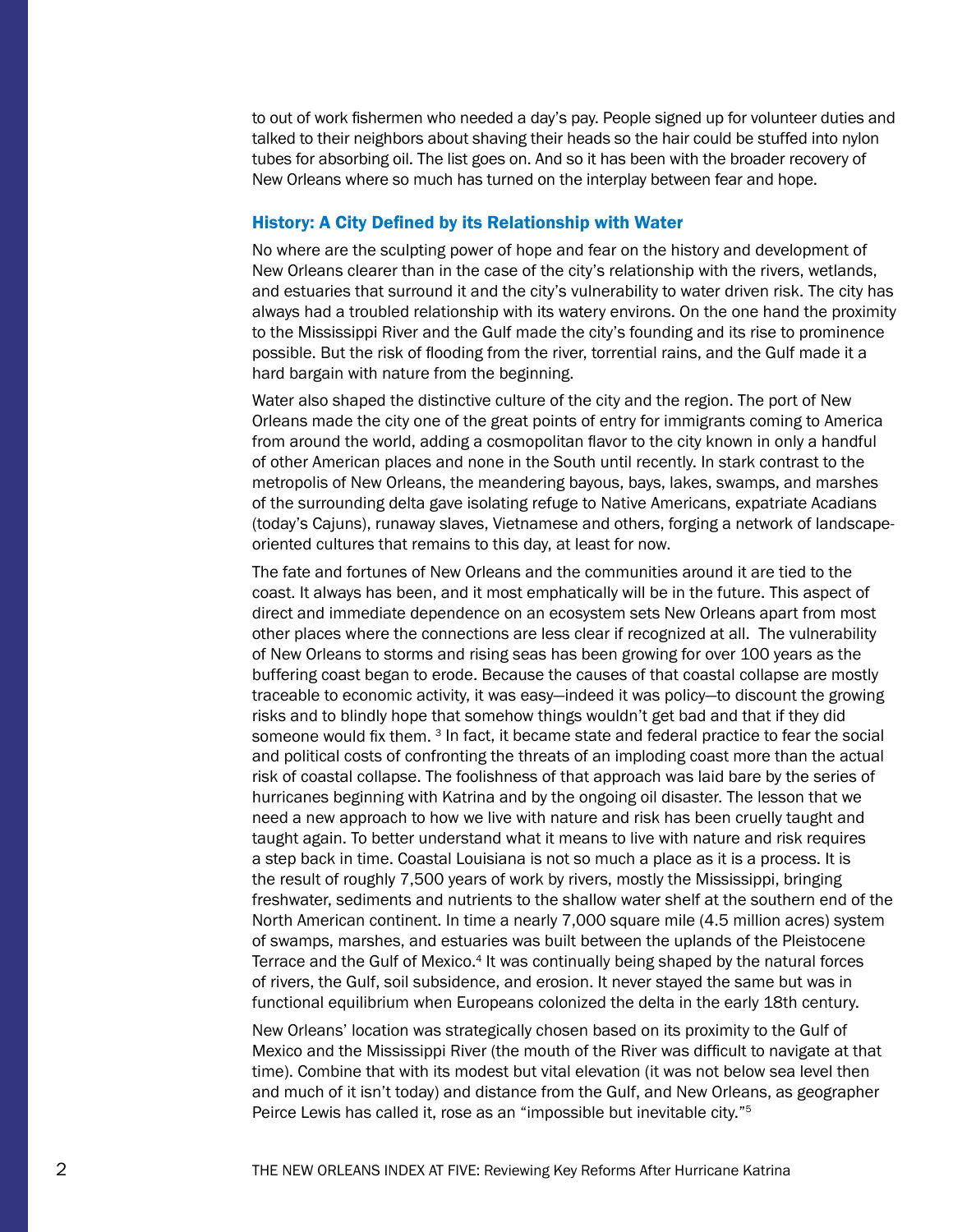In settling the area, the Europeans—first the French, then the Spanish, followed by the English and the Americans—brought with them concepts and techniques the coast had never seen. They were claiming property, building empires, and subduing a wilderness. The first levees on the Mississippi River were erected or raised when the French (hence the term "levee") established the settlement of New Orleans. New Orleans was never intended to be a mere outpost but rather a metropolis. The ensuing expansion of its flood protections and the settlement and leveeing of the banks of the Mississippi and its distributary channels followed in short order. The walling off of the river from its flood plain had begun.

The first half of the 20th century ushered in an unprecedented level of state, federal, and private actions that sent the coast into a steep decline. Navigational improvements such as the Gulf Intracoastal Waterway, oil and gas exploration and production, and the federalization of flood protection on the Mississippi River that followed the great flood of 1927 radically altered the hydrology of the coast. By the 1930s the coastal wetlands had shrunk to 3.2 million acres.<sup>6</sup> Today less than 2 million acres remain.

This is the coast New Orleans finds itself in today as it tries to recover and create a viable future for itself. Increasingly, it is clear that any prospects the city has to recover and prosper are tied to reestablishing some semblance of sustainability to its surrounding landscape. This is not a challenge covered by old school urban renewal, new urbanism, smart growth, or any other planning approach of the moment. The future of New Orleans is dependent upon nothing less than a mutual survival pact with nature—starting with the wetland ecosystem of coastal Louisiana. Five years after Katrina it is fair to ask if that is happening. The best—and most optimistic—answer to that question is "maybe." A strong foundation is being laid but it is too early to know what will be built upon it.

### Katrina and its Aftermath: A Moment of Uncertainty, a Moment of Possibility

Recovery from something like Hurricane Katrina is no simple matter. Unlike most natural disasters that hit and leave fairly quickly and affect—however gravely—hundreds or even thousands of people, Hurricane Katrina hit, destroyed, and stayed. Hundreds of thousands of people were displaced, and even homes and business that were high and dry had no utilities for months. There were no schools, hospitals, or grocery stores to come back to. Without people to serve how could they reopen? Without basic services, how could people return? The fabric of the city was ripped apart. In such a situation the issue isn't so much recovery but rebirth.

It is no secret that New Orleans had a well deserved reputation for civic indifference. It was an easy place to live well without much effort. No city in America was more loved by its residents and none was more neglected. Sure, people had hopes that things would improve, but they weren't well formed hopes, and they did not galvanize the community. They tended to be quick fix ideas such as casinos, race tracks, and amusement parks. These may be fine ideas but are largely rooted in enticing more visitors to come and spend rather than building an educated, well-paid workforce. New Orleans was a city in love with itself but with almost no sense of its future. Its deep traditions made for an oddly cohesive and resilient city but one that feared change. If there was one thing Katrina delivered in spades it was change.

New Orleans in the fall of 2005 and spring of 2006 was a city facing its own mortality. History is littered with "used to be" places and many observers pointedly suggested that New Orleans be placed on that list.<sup>7</sup> After all what was the point of rebuilding a wrecked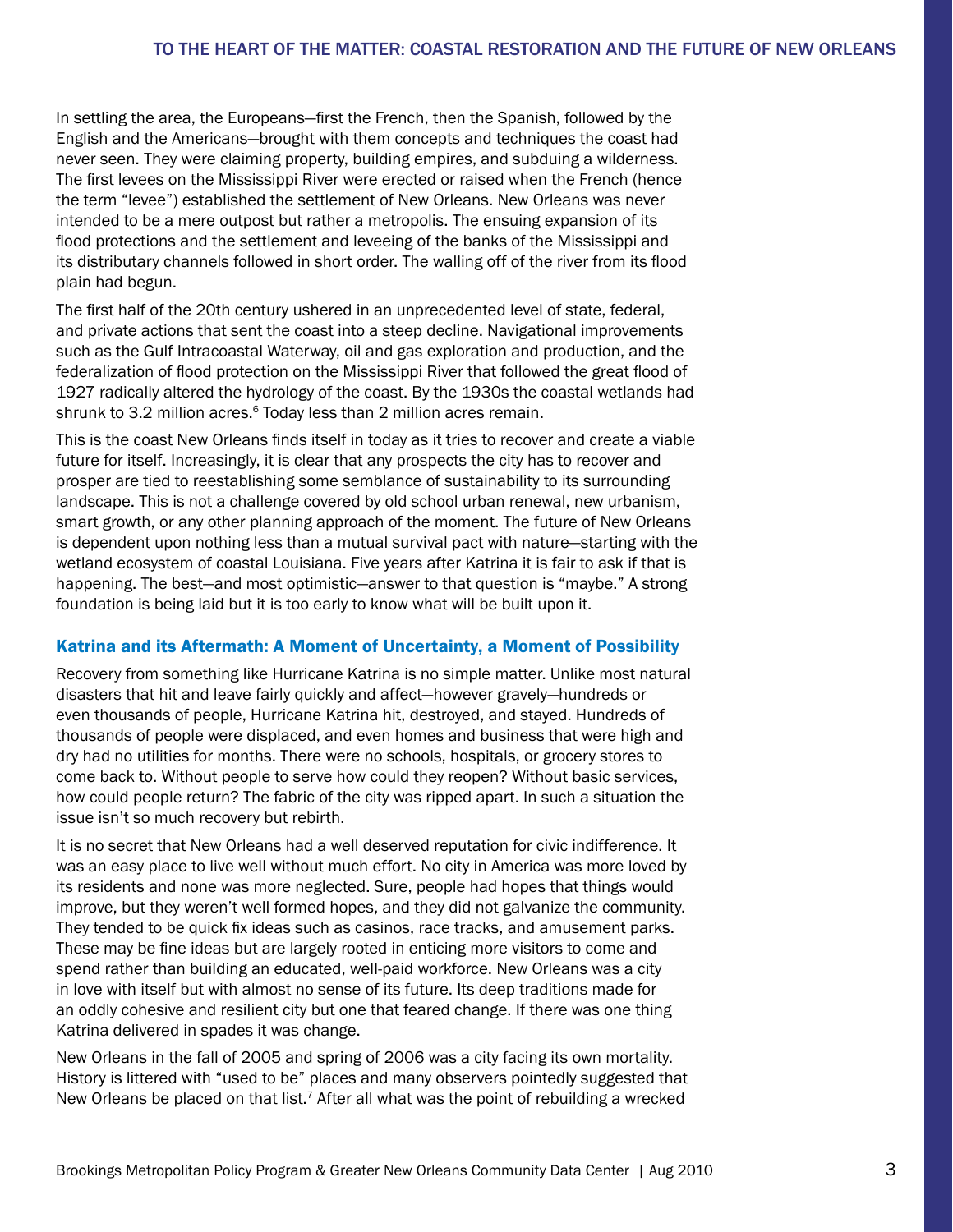city in a collapsing coast in an era of warming climates and rising seas? Actually this remains a fair question, and its answer lies in both the city's past and the young but growing realization that the city can rebound and prosper if it fundamentally changes the nature of its relationship with water.

For all of its problems, the reasons for rebuilding New Orleans are largely the same as the reasons it was founded. It still occupies a strategically and commercially important location. While it has lost some of its stature as a port, it is still the place that shallow draft navigation from the nation's heartland meets ocean-going deep draft vessels. Perhaps most importantly, the city is not fatally vulnerable to storms and flooding. It was not the city's proximity to the Gulf that left it inundated, it was a poorly designed, built, and maintained set of flood walls, pumps, canals, and levees that turned a bad storm into a catastrophe. If the city gets smart about how it manages and lives with water it can sharply reduce its level of risk while enhancing the value of its abundant water resources—a luxury few American cities have today. To change that relationship, the city will need to frame a vision of its future that is based on well-informed hopes and an honest assessment of the things it should fear—like rising seas and a collapsing coast.

There is evidence that is happening. Wetlands restoration and accommodating sea level rise are now broadly recognized as essential components of flood protection and the sustainability of the region. $8$  The state has recognized the need for smarter land use choices and has adopted a state wide building code. Thanks to relentless civic and environmental activism, the Mississippi River-Gulf Outlet, a fifty year old monument to wishful economic development and disdain for the environment has been deauthorized.<sup>9</sup> And the Army Corps of Engineers has shifted from providing a levee system with a high protection target (against 1-in-300 year events) with a low confidence level to a lower level of protection (1-in-100 year events) with a higher confidence factor.<sup>10</sup> That may not sound like an improvement but it is at least based on a more honest sense of the city's safety.

In March 2010 the White House released a "roadmap" to guide the federal efforts to successfully restore the ecosystems of coastal Louisiana and coastal Mississippi. This was the first comprehensive policy commitment ever to come from Washington concerning the restoration of coastal Louisiana. When the Deepwater Horizon blew out, blew up, and sank, it was anything but clear whether there was anything left of that roadmap or if anyone was really looking beyond the spill to the fate and future of the coast. Initially, the spill's unique nature fueled broad skepticism that this was any big deal. After all, where was the oil on the beaches, anddoesn't oil naturally seep in the Gulf?<sup>11</sup> And wasn't the Gulf awfully big compared to the amount of oil gushing from the well?<sup>12</sup>

But then the oil came in—closing fisheries; killing birds, shell and finfish, endangered turtles, and whales and dolphin; and covering marshes, reefs, and barrier shorelines. Thousands of fishers, workers, and business owners were thrown out of work. Suddenly the importance of the marshes, islands, and estuaries came into focus in a way that volumes of studies could not convey. The federal roadmap now had a context for action and driving urgency supplied by the duty of BP under the Oil Pollution Act to assess the natural resource damage it has caused and restore or compensate for lost natural function.

This point was driven home by President Obama in his Oval Office address on June 15 in which he not only committed to undoing the damage done by the spill but also committed to reverse the chronic decline the of the entire Gulf Coast. Perhaps most importantly the president appointed Ray Mabus, the Secretary of the Navy and a former governor of Mississippi, to lead the effort. For the first time, the viability of this coast was more than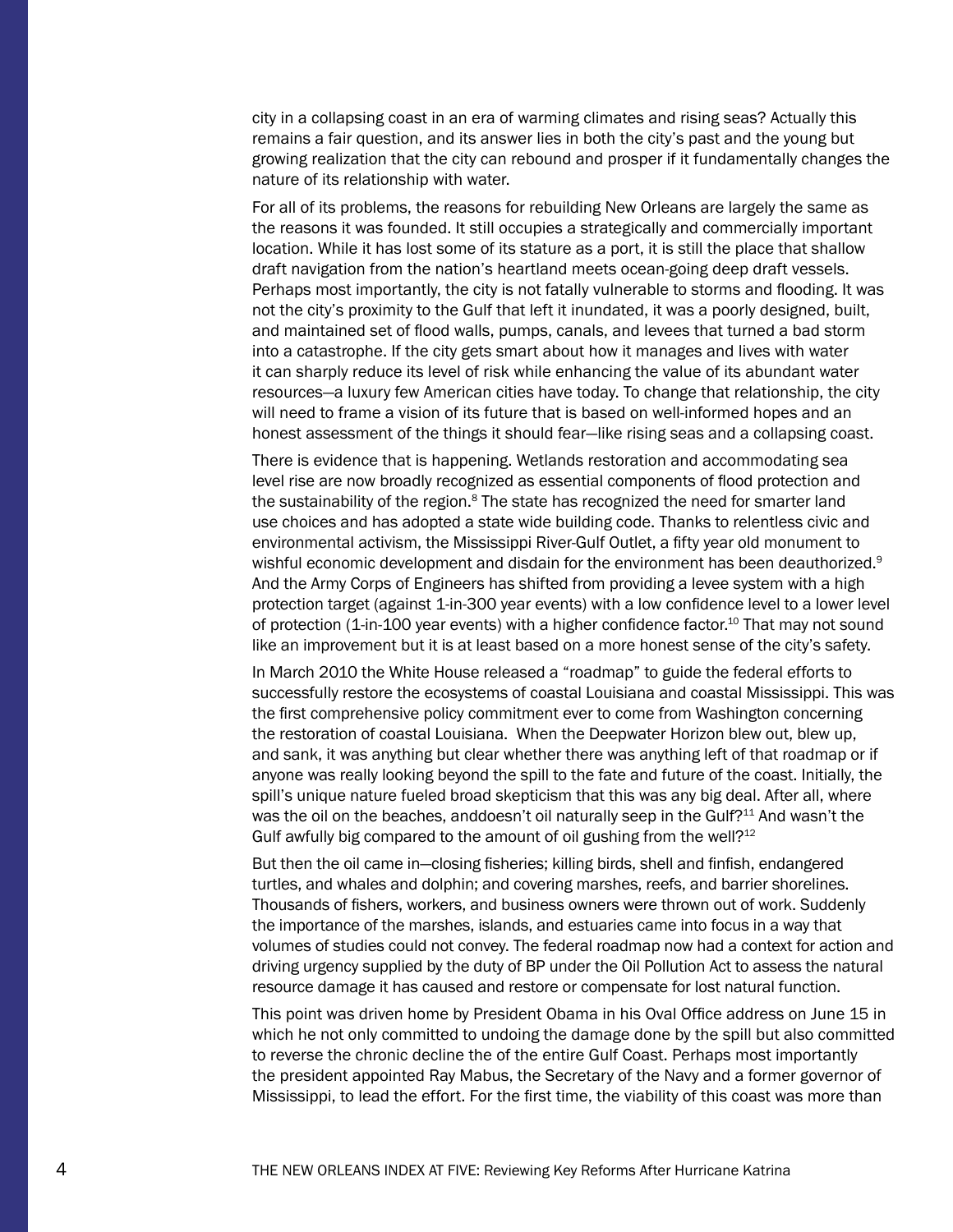just one of the dozens of the unreconciled federal interests in the region—it was a White House priority and it was someone's job to find a way to make it work.

For its part, the state of Louisiana's relationship to the coast was transformed by Hurricanes Katrina, Rita, Gustav, and Ike. The drowning of New Orleans (and dozens of other communities that never caught the nation's attention) and the loss of 217 square miles of coastal land in the span of a month in 2005 as a result of Katrina and Rita was a revelation. After years of plans, pronouncements, and ribbon cuttings, it was clear that whatever Louisiana was doing to preserve and restore its coast was failing. Indeed it was apparent that balanced against the state's desire to spur economic development, not offend powerful interests, and avoid hard budget choices, saving the coast had never really been a serious priority. It was not that the state was overtly cynical (though at times it came awfully close) about its commitment to the coast, but it was more a matter of it being so much easier to speak platitudes about the environment and to put off the hard work of stewardship until later. Katrina forced a day of reckoning.

In the space of six months Louisiana fundamentally revamped its entire approach to dealing with the coast. In a dicey but essential move, storm protection, wetland conservation, and coastal restoration were integrated into a single state authority, the Coastal Protection and Restoration Authority. By the middle of 2007 the state had developed a master plan that took a more honest and urgent look at the coast and state's future.<sup>13</sup> And in 2006, the state took what many had thought was an unimaginable step, filing suit against the federal Minerals Management Service to block a lease sale on the grounds that a fresh look at the environmental impacts of offshore oil and gas development was necessary after the savage impacts of Hurricanes Katrina and Rita.

In retrospect, the disdainful response of MMS and the petroleum industry to the state's demand was a chilling portent of the profoundly dysfunctional approach to safety and environmental risk management that became clear after the Deepwater Horizon went down. Though settled, the suit revealed much of MMS's dysfunction, shifting the political landscape enough to allow the federal government to begin sharing the revenues it received from outer continental shelf oil energy development with states like Louisiana that served as its support base. By law Louisiana dedicated all its share of those OCS revenues to coastal protection and restoration.14

None of the steps taken by Louisiana so far are enough to save the coast, and there have been unsettling signs that when push comes to shove the state will settle for living behind levees instead of doing what's necessary to strike a sustainable balance between environmental stewardship, economic development, and storm protection. In fairness, however, the state has at least put itself in the position where it can make those choices if it can summon the will.

Even New Orleans, which has always viewed itself as being apart from the coast, has come to see that it is part of the coast. The recently completed Master Plan for the City is predicated in substantial part on a new relationship with water, one that includes recognizing the importance of restoring the coast to the future of the city. That point was reemphasized in Mayor Mitch Landrieu's inaugural address on May 3, 2010 in which he stated that, "…we have a responsibility to not only shield and clean up our shoreline (referring to the oil spill), but to restore our coast once and for all".15

Much more will be needed however. The real proof will come when the hard choices are made about which communities will get higher levels of protection—and when. It will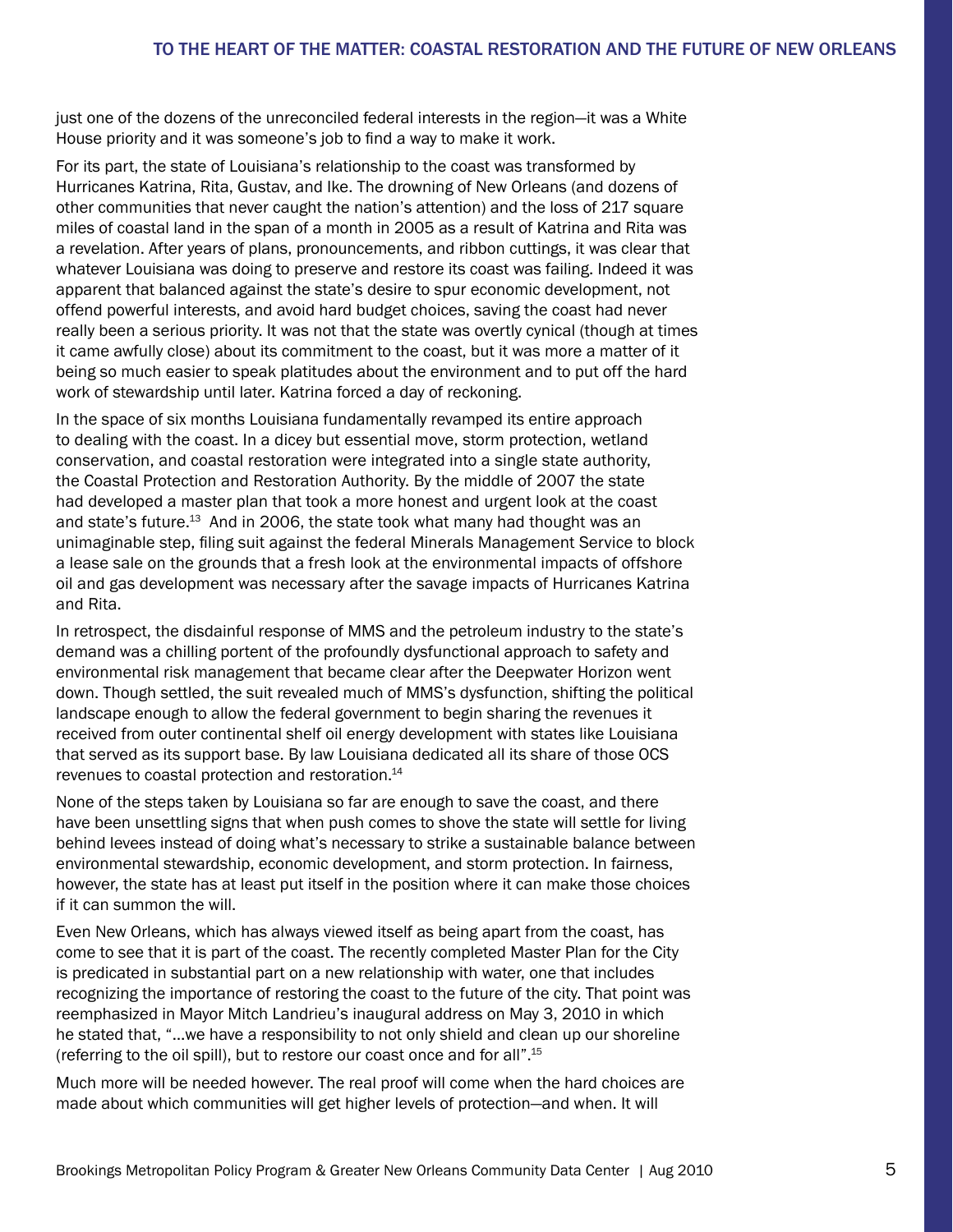come when the decisions are made whether to fully commit to conserving and enhancing Louisiana's coastal wetland landscape. It will come when land use planning is made a priority with the force of law. It will come when decisions are made about how to mitigate the impacts of the oil spill and about avoiding such catastrophes in the future. And it will come when the state and the nation decide to develop and implement effective strategies for contending with climate change and rising seas.

None of this will be easy, but as the oil disaster serves to remind us, there is no sustainability in standing pat. The question remains: Are we as a people willing to make the laws, polices, investments, and commitments necessary to give ourselves a shot at a vibrant and sustainable future? Five years after Katrina there are hopeful signs in New Orleans and coastal Louisiana that we are finally on the verge of the kinds of commitments and actions that will be necessary.

#### Will they be enough or in time to matter?

We honestly do not, and cannot, know yet. But the same can also be said for most other cities, which are—whether they admit it or not---facing their own versions of a sustainability crisis. The fact that there are deep uncertainties is not itself a cause for pessimism. Uncertainty is not destiny. But it is, at least in the case of New Orleans on the surrounding coast, a measure of opportunity to shape destiny. Prior to Katrina the future of New Orleans and the coast were far more certain—they were decidedly unsustainable. Today they are not. Whatever the outcome, this is the place where the hardest lessons about stewardship and survival are being taught. If we as a people can learn and apply these lessons in sustainability our best days can still be in front of us, but our frayed oil soaked coast and a new hurricane season are powerful reminders that time is limited to perform the alchemy necessary to move from fear to hope.

#### ENDNOTES

- 1. John Hiatt, "Thing Called Love", May 29 1987. Bring the Family, A&M, B000002GHH
- 2. Blanco v Burton, 2006 LEXIS 56533
- 3. Percy Viosca, Jr., "Louisiana Wet Lands and Value of Their Wild Life and Fishery Resources", Ecology 9 (2) (1928): 216, 229.)
- 4. Louisiana Coastal Wetlands Conservation and Restoration Task Force and the Wetlands Conservation and Restoration Authority, "Coast 2050: Toward a Sustainable Coastal Louisiana" , (1998). 22
- 5. Pierce F. Lewis, *New Orleans: The Making of an Urban Landscape* (Cambridge, Mass: Ballinger, 1976), 17, quoted in Craig E. Colten, *An Unnatural Metropolis: Wresting New Orleans from Nature*, (Louisiana State University Press, 2006). 2.
- 6. Louisiana Coastal Wetlands Conservation and Restoration Task Force and the Wetlands Conservation and Restoration Authority, "Coast 2050." 47 and 48.
- 7. Eg. the August 2007 issue of National Geographic magazine, the cover story of which was "New Orleans: Should it Rebuild?"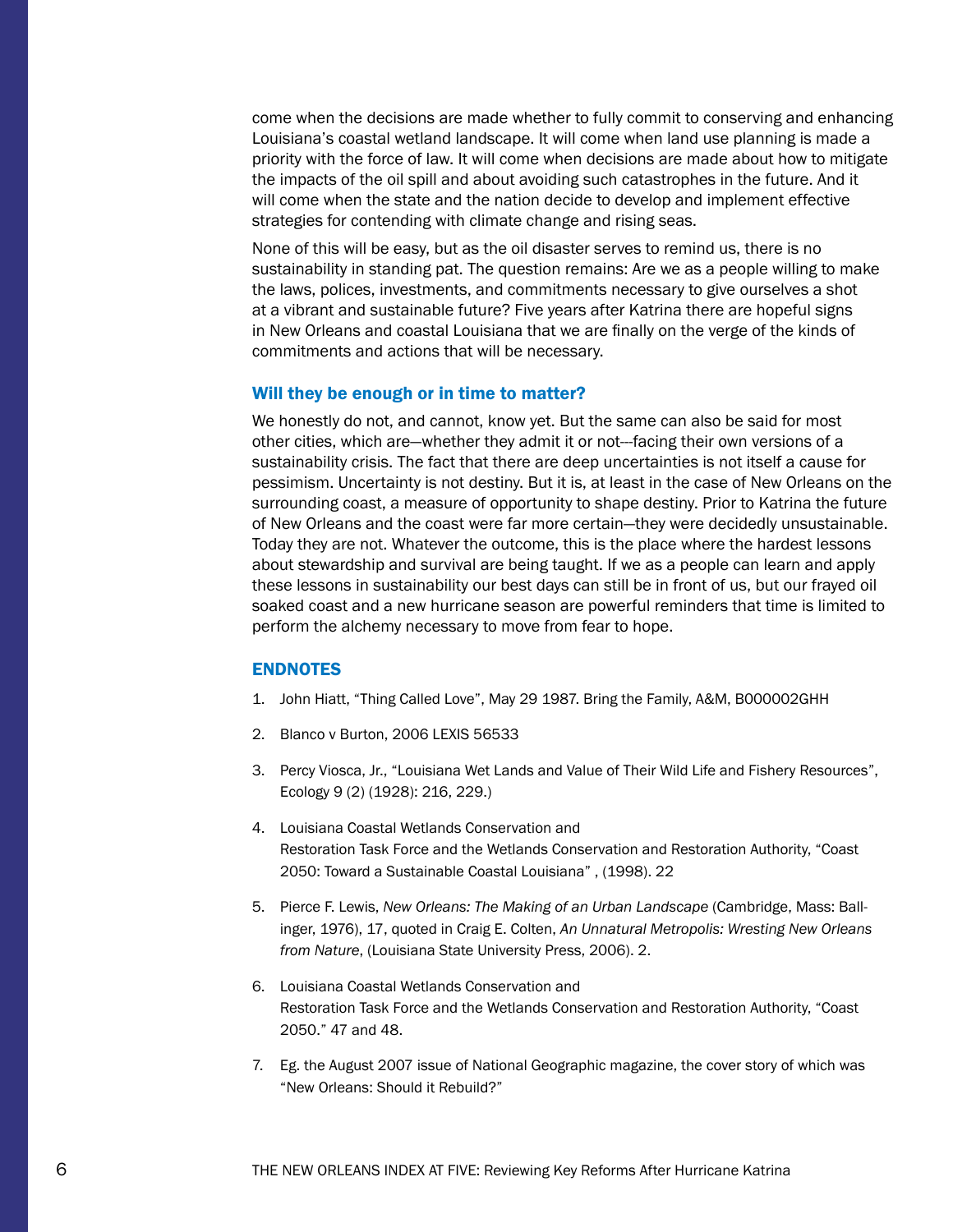- 8. Coastal Protection & Restoration Authority, "Integrated Ecosystem Restoration and Hurricane Protection: Louisiana's Comprehensive Master Plan for a Sustainable Coast" (2007).
- 9. The Mississippi River Gulf Outlet (MRGO) was a deep draft navigation channel that was cut through the wetlands southeast of New Orleans to provide a shorter route for deep draft ships to travel from the Gulf of Mexico to New Orleans. The project was authorized by Congress in 1956 completed in 1963. The project never delivered the anticipated economic benefits but did contribute significantly to the degradation of the wetlands and estuaries of the area and was found to be a contributing factor in the flooding of New Orleans and St Bernard Parish in Hurricane Katrina. The MRGO was deauthorized by Congress in 2007after intense public demand in Public Law 110-114, Section 7013.
- 10. The hurricane protection system in place at the time Hurricane Katrina struck had been designed to withstand a "project hurricane" which was the language Congress used to describe the most extreme meteorological conditions that are reasonably characteristic of the area. In more modern parlance, the project hurricane translated into a what would now be called a fast moving Category 3 storm, or a one in 200 or 300 year event. See Government Accountability Office, *Army Corps of Egineers: Lake Pontchartrain and Vicinity Hurricane Protection Project*, September 28 2005 (GAO-05-1050CT). Following Hurricane Katrina, the Corps was charged with repairing and upgrading the reliability of the city's hurricane defenses. The current system is intended to be more durable but is only being designed to protect against a 1 in 100 year level storm event. Emergency Supplemental Appropriations Act for Defense, the Global War on Terror, and Hurricane Recovery, Public Law 109-234, U.S. Statutes at Law 418 (2006).
- 11. Ibid.
- 12. Tim Webb, "BP Boss Admits Job on the Line Over Gulf Oil Spill" *The Guardian*, May 14, 2010, p1.
- 13. Coastal Protection & Restoration Authority, "Integrated Ecosystem Restoration and Hurricane Protection" (2007).
- 14. Louisiana Constitution, art 7, sec. 10.2(E).
- 15. Inauguration Speech of Mayor Mitch Landrieu, as published in *The Times-Picayune*, May 3, 2010.

# Acknowledgments from the Authors

The comments and suggestions provided by Donald Davis, Richard Campanella, and Ann Yoachim were extremely helpful to the preparation of this piece. I would like to thank them for their assistance. They share in any credit the article may earn. On the other hand any mistakes, misstatements, or any causes for offense are purely the responsibility and handiwork of the author.

# Acknowledgments from Brookings and the Data Center

Both the Data Center and Brookings would like to thank the Community Revitalization Fund of the Greater New Orleans Foundation, the Ford Foundation, the Open Society Institute, and the Surdna Foundation for their support of *The New Orleans Index at Five*. Additional gratitude goes to Baptist Community Ministries, the RosaMary Foundation, and the United Way for the Greater New Orleans Area for their ongoing support.

## For More Information:

#### Mark S. Davis

Senior Research Fellow and Director Tulane Institute on Water Resources Law and Policy, Tulane University Law School msdavis@tulane.edu

#### Amy Liu

Deputy Director Brookings Metropolitan Policy Program aliu@brookings.edu

### Allison Plyer

Deputy Director Greater New Orleans Community Data **Center** allisonp@gnocdc.org